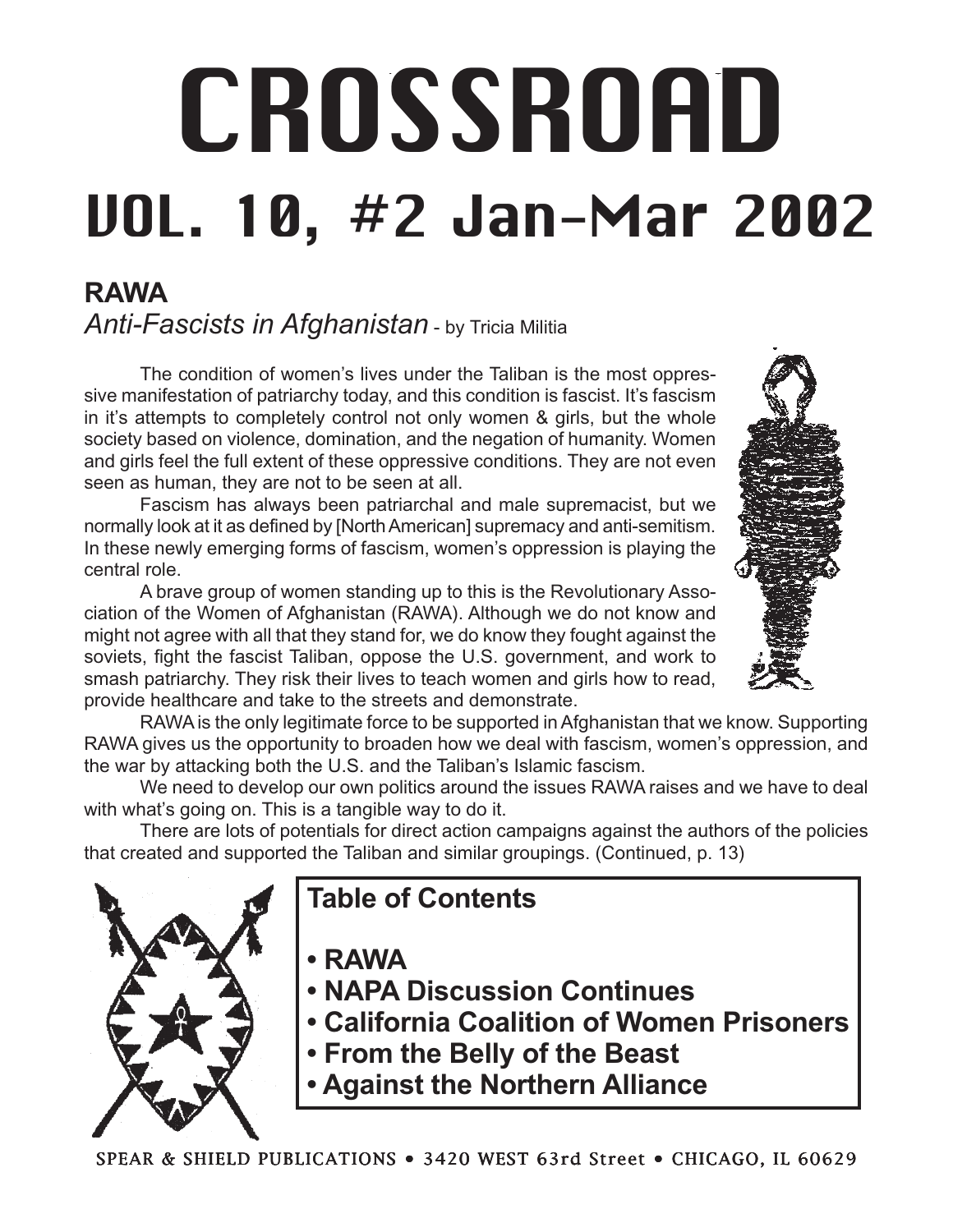# CROSSROAD /SSP, VOL. 10, #2 - 2 - Jan-Mar 2002 **NAPA Discussion Continues**

*"The relationship existing between the "prison movement" and the overall struggle, the relationship existing between prisoners and people outside the walls supporting struggles in and around prisons, has been and will continue to be a dialectical relationship. This is simply to say that the struggles taking place inside influence those taking place outside, while at the same time the struggles taking place outside influence those taking place inside…"*

Atiba

P.O.W. Journal Bk One, p. 14

Greetings Comrades,

I'm a New Afrikan by the verbal identity of Kes Khemnu Ankhi Maa. I write, in solidarity, on behalf of our revolutionary prisoner's organization here. Inspired by the "Build the N.A.P.A." article in CROSSROAD vol. 9#3, and ultimately Our point 4 of the New Afrikan Creed, this letter's principal objective is to express our conscious interest in the task of organizing New Afrikans. I.e., those behind the walls, so as to become a powerful force capable of making conscious contributions to the NAIM.

We recognize that the lack of effective organization is the principal obstacle that conscious New Afrikans behind the walls face at this time in relation to their revolutionary efforts. There is no way around this fact. However, We don't just seek "organization". Notice above that I stated "effective organization". I must emphasize this point, because history has proven time and time again the folly of those who failed to do so.

Your concept [theoretical] of an alliance is quite honorable, insomuch as it implies that these various organizations that would be working under NAPA, now and forthcoming, will need every little if any guidance from a central base because they would by necessity be pledging the New Afrikan Creed, Declaration of Independence, and Code of Umoja. We find that this is not enough to collectively meet the demands We all face behind the walls at this time. To guarantee effective practice, and thus open the way to success for all involved, it is necessary that We discuss elements of "democratic centralism". Among some other things, this is something you failed to address in your article, and We find to be of utmost importance.

For sure, We must remember that whenever We begin to fuse elements of conscious human material so as to form a revolutionary alliance We begin to increase the quantity as well as the quality of our practice. If there is no means in place to consciously monitor/guide the activity of the whole on the basis of "centralism", then We set Ourselves up for failure, and an increase in undue repression. All characteristic of anarchism.

The comrades here are conscious, ready, and wholely dedicated to seeing great leaps made toward building and executing the power of a New Afrikan Prisoner Alliance. And We are, at this moment, moving towards this goal. However, We recognize that there are first "first things first". Let us establish an open link of communication. We request an update on your efforts, info on additional New Afrikan projects involving prisoners, and effective ways that We may share what We have/are accomplishing with other progressive, New Afrikan elements.

> In revolutionary solidarity, your brother/comrade, Kes Khemnu Anki Maa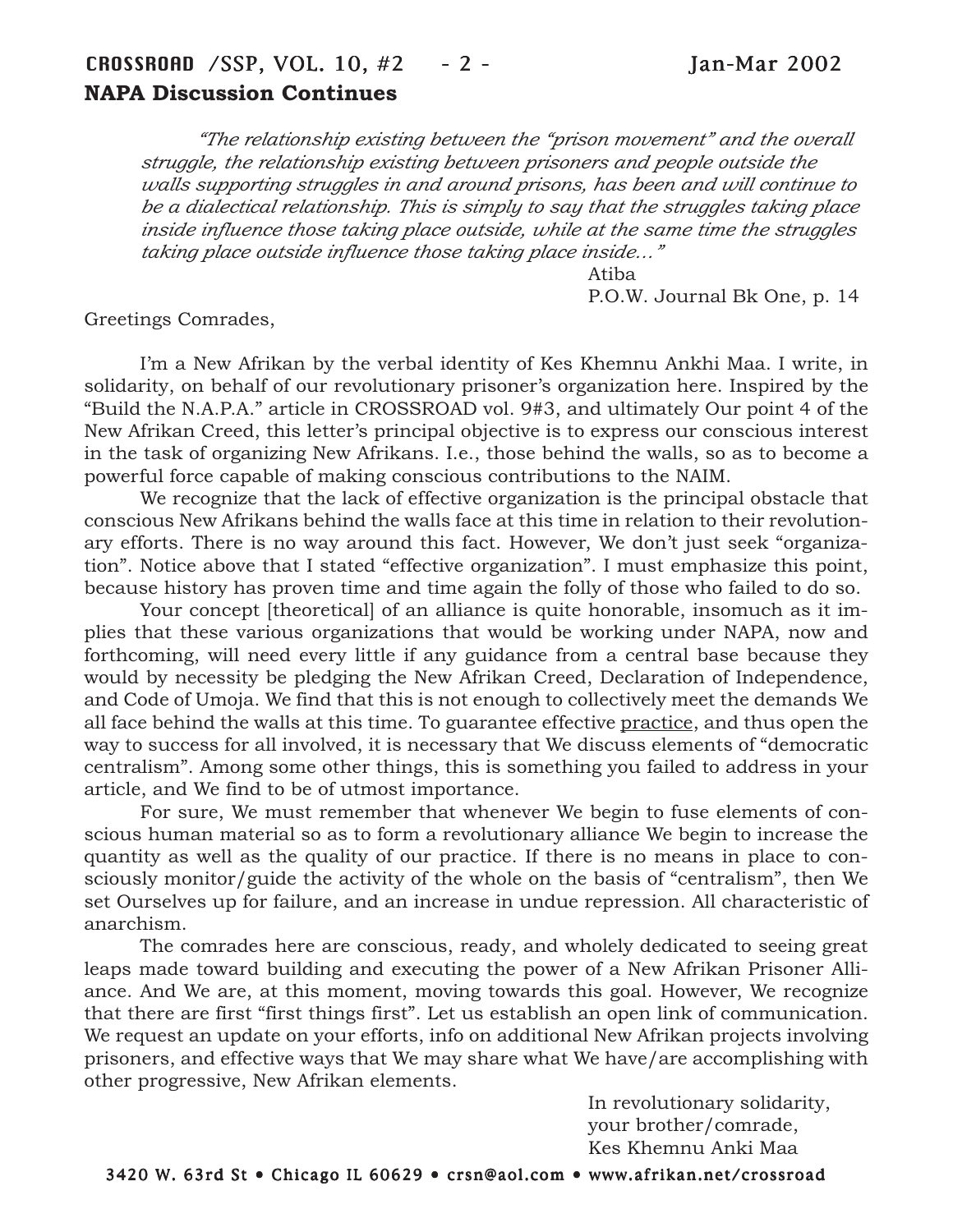# **NAPA Discussion Continues**

In CROSSROAD (Vol. 9#3), i proposed that imprisoned New Afrikans take the initiative in the formation of a "New Afrikan Prisoner Alliance". i also asked to be contacted by any Conscious New Afrikans – in prison or not – interested in the project and wanting to discuss it.

Sadly, the only direct responses to the proposal have come from people behind the walls – some raising questions, and wanting to become part of the discussion process, and some making commitments to help build NAPA even while discussion continues.

There are points that should be clear to everyone: 1) NAPA is a project that's under discussion – not construction. i put forth a proposal, and whether or not it becomes more than a proposal depends upon the number and sources of the positive responses to the proposal. It's not enough that people behind the walls want to build a NAPA – people in the communities must also want to build a NAPA.

2) i did not propose NAPA as an SSC formation. NAPA should be an NAIM formation, ideally, attached to the PG or to the NALF, even if it has to begin as a more or less "independent" formation.

3) It's important that discussion continues, and that it involves as many people as possible – especially people outside the walls. Discussion is not for its own sake, but to give the project greater chance of success. People with prior experience – good and bad – should bring the lessons of that experience to this project. Prior thought and preparation can enhance success by anticipating obstacles. People that will be doing the work should be involved in the design of the project. Prior thought and preparation can enhance success by anticipating obstacles. People that will be doing the work should be involved in the design of the project.

Here are some of my initial responses to questions that have been raised about the proposal, and they can serve as points for further discussion.

## **1. Why build a NAPA?**

Because people in prison are people, and they should be more than mere objects of propaganda – they should be agents in their own transformation and in the collective process of liberation and social transformation.

We can start by citing #15 of the New Afrikan Creed:

*i will be patient and uplifting with the deaf, dumb and blind, and i will seek by word and deed to heal the [New Afrikan] family, to bring into the Movement and into the Community mothers and fathers, brothers and sisters left by the wayside.*

This is a mandate for all Conscious New Afrikans and all NAIM formations. It's why We need to build a NAPA, and it defines the basic purpose of a NAPA – NAPA is a means We should use to serve the people, to help "heal the family," and to help bring people (on both sides of the prison walls) into the New Afrikan Community and into the New Afrikan Independence Movement.

Over the years, many imprisoned people have adopted a New Afrikan identity, but most of them have done so without a formal relation to the NAIM. This absence of relationship tends to be a reality even when most of these people are released from prison.

3420 W. 63rd St • Chicago IL 60629 • crsn@aol.com • www.afrikan.net/crossroad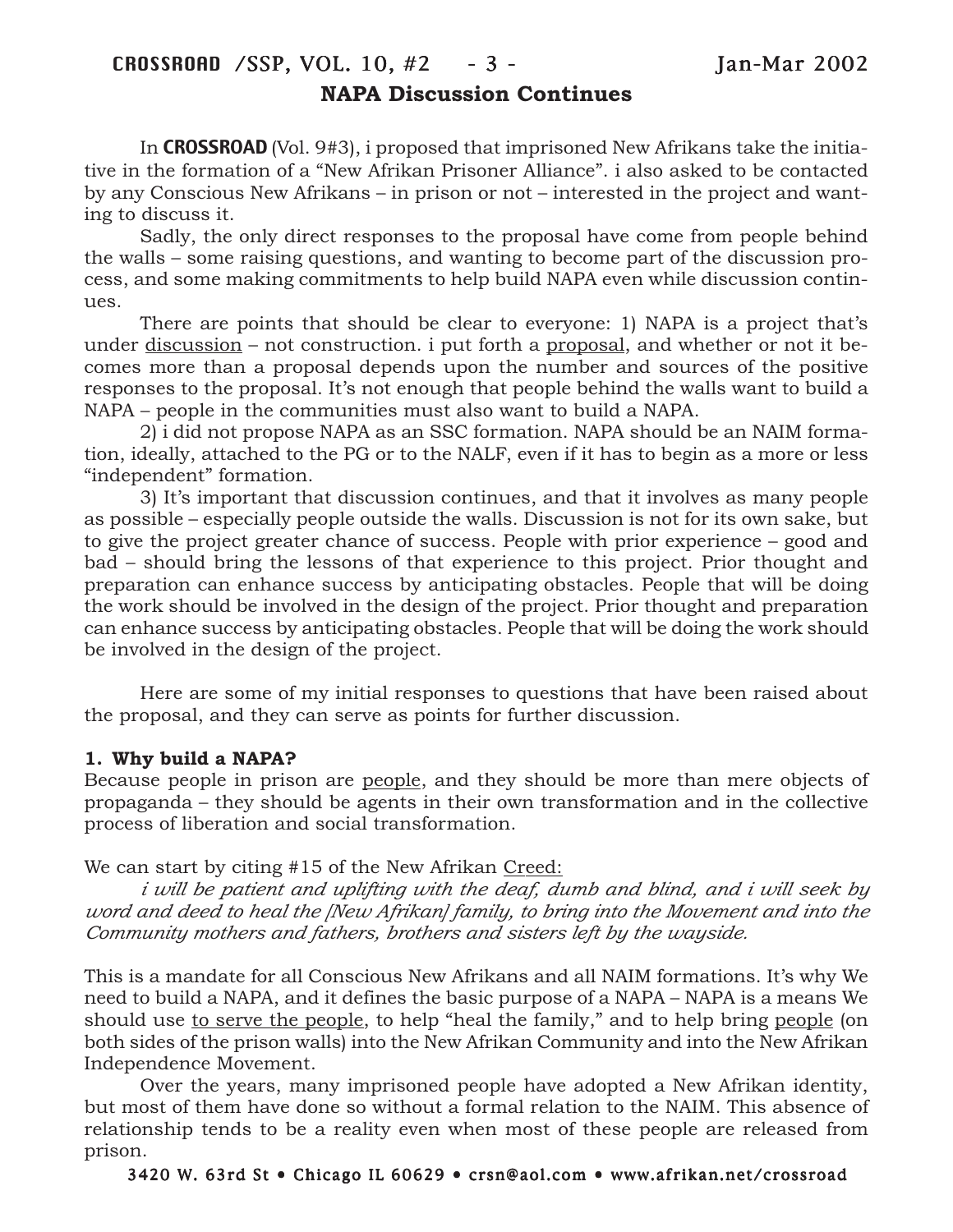# CROSSROAD /SSP, VOL. 10, #2 - 4 - Jan-Mar 2002

Just as important: the lack of a formal relation between the NAIM and imprisoned people is also the lack of a relation between the NAIM and the families and friends of imprisoned people in the communities outside the walls.

The NAIM needs to begin to establish links between itself and the majority of the people, by testing and developing its line and methods in the course of struggle around the issues faced each day by the people.

For example: When We come across, and use statistics showing that 1 of every 3 New Afrikan males between the ages of 20 and 29, and 9 percent of all New Afrikan adults, are under some form of U.S. judicial control (jails, prisons, probation or parole), We should understand that these are not stats simply about crime or "criminals," prisons and prisoners. These are stats reflecting the situation of the whole of our people, and they indicate issues of struggle around which the NAIM should be engaged. These stats are related to the need for jobs, health care, housing and education, and any number of other issues that could be cited. They are also related to an environment in our communities which lacks the presence and influence of the NAIM and its politics. We must begin to attract and retain new people into our ranks, and increase the communication and cooperation necessary for a Community and Movement trying to heal themselves.

The words and deeds – theory and practice – used in the course of developing a NAPA are part of the same process of developing the entire NAIM; our ability to cooperate in the development of a NAPA is a test and refinement of our ability to cooperate in the development of the Movement, and service to the people.

## **2. What is "NAPA"?**

At its most basic level, NAPA would be just what its name implies: an alliance of New Afrikans – some of whom are and will be in prisons, and some of whom are and will be in the communities outside of prisons. In other words, NAPA members will be: *a) Conscious New Afrikans in prisons; b) Conscious New Afrikans who leave prisons and continue to function as NAPA members in the communities; c) Conscious New Afrikans in the communities – most of whom having never been imprisoned – who are mothers and fathers, sisters and brothers, students, lawyers, nurses, cooks, unemployed – people who see the need, understand and embrace the politics, and commit to do the work.*

Imprisoned New Afrikans can take the initiative in the discussion and construction of NAPA, but the formation can't be built or properly function without people in the communities being part of the process. In other words, NAPA is a project that the NAIM must, at some point relatively soon, take responsibility for.

It's important to keep in mind that NAPA will have limited capacity – it will begin with practically no people and no financial resources. Therefore, it won't be able to start as a "fully functioning" formation, capable of serving all the needs of all prisoners. In its initial phases, NAPA will have limited objectives and programs, based on political need, and the availability of resources and personnel.

On the other hand, We should also keep in mind that We don't need huge sums of money, nor a relatively large number of people, in order to begin building a NAPA. However, We will need "some" people – at least one person in a prison, at least one person in local communities – who are willing to work; willing to go to the people in their areas; who are creative and disciplined, and who have initiative and a willingness to learn from and cooperate with others, in a non-sectarian spirit.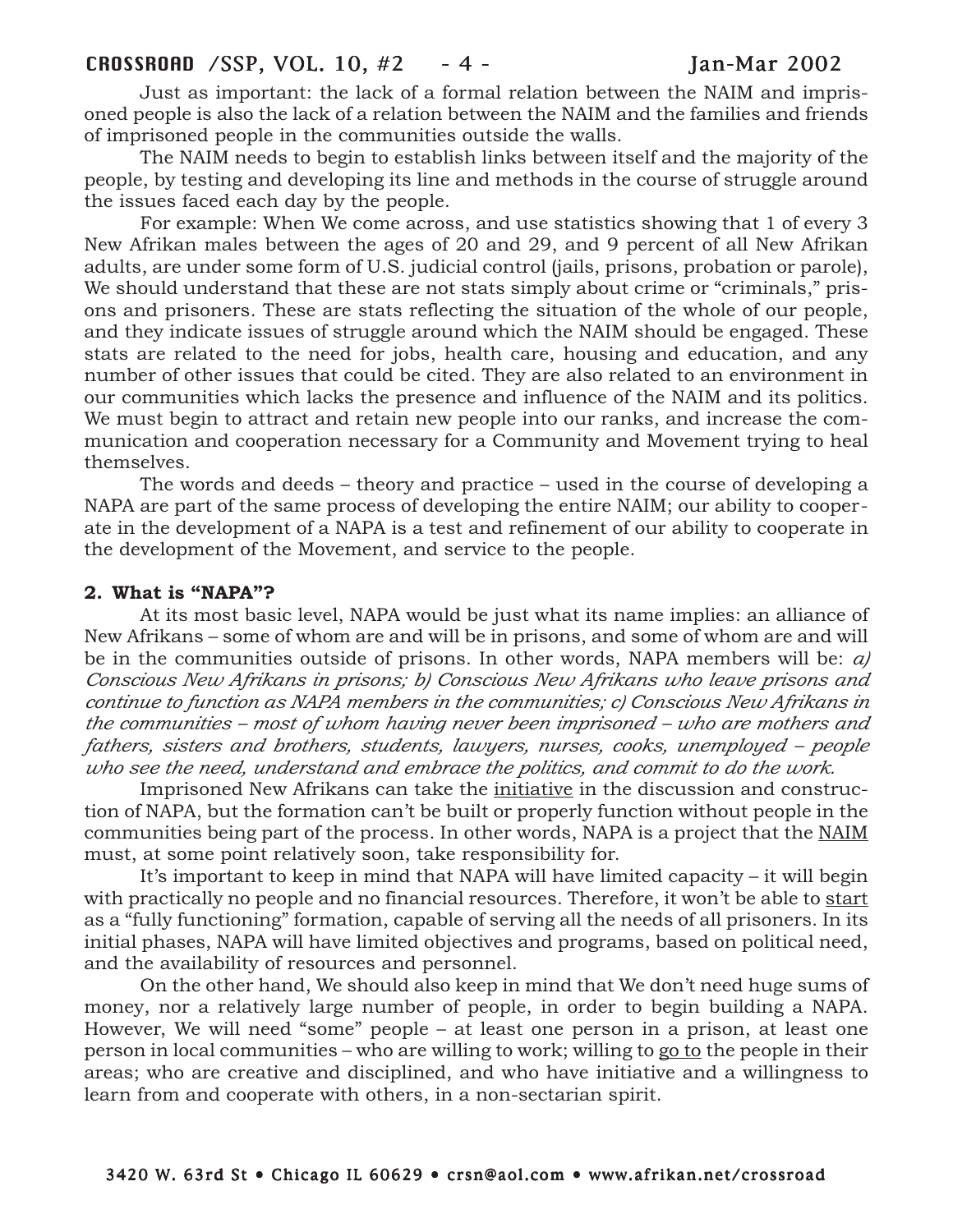# CROSSROAD /SSP, VOL. 10, #2 - 5 - Jan-Mar 2002

# **3. What is the purpose of NAPA?**

To heal the family and bring the people into the Community and into the Movement.

To build minimal support and work bases in the communities to ease the transition of New Afrikans released from prisons.

To create NAPA units inside and outside, with a structured program of personal transformation and political orientation (e.g., national and class consciousness, revolutionary morality), and political activity.

To organize among imprisoned New Afrikans, while also organizing among New Afrikans outside of prisons – and to gradually link the issues surrounding prisons with the issues confronting the whole people in all other spheres of social life.

## **4. How do We go about building NAPA?**

Deliberately, slowly. There's no need to rush, but there is a need to be as clear as possible about what We want to do and how best to do it.

From the simple, to the complex; not taking on more than We can handle at any point in time or space. A house is not built from scratch in the span of a moment. We start with a vision, and a plan – plan the work and work the plan, one step at a time.

Keep politics in command, i.e., with regard to what We need to do, and with regard to how We should do it. For example, if the purpose of NAPA is to help bring people into the Movement, then that purpose should inform our approach to all aspects of the work. We should always seek out new people, and be patient and uplifting with them.

We could, possibly, begin to build NAPA by having each member pledge the RNA Oath, and complete a NAPA Data Form (those taking the Oath in prison would be required to do so again upon their release, in a formal ceremony at a local NAIM formation, or at the NAND gathering).

We could, possibly, begin with a "Study and Struggle Program" – combining study and personal re-orientation, with work projects (e.g., building NAPA units; conducting Plebiscite Education or Reparation Education, etc.). The study could begin by using the New Afrikan Declaration of Independence, Creed, Code of Umoja; the NALF Principles of Unity, and other existing materials, as well as materials to be prepared for use by NAPA and throughout the NAIM.

While the element of study would be rather uniform between those inside and those outside, the element of work would differ – those outside would have more contact with more people, and the content of their work projects would be broader and more complex.

# **5. Does NAPA conflict with Jericho? Could someone working with Jericho also work with NAPA?**

There are no conflicts between Jericho and NAPA. While one person could work on both projects, that's a situation We'd like to avoid.

In my opinion, all formations in the Movement suffer two major problems with regard to personnel: 1) None of us have enough people, and none of us do enough to bring new people into our formations and into the Movement generally; 2) Most of the people that We have are only part-time cadres. That is, most members or workers in NAIM formations have jobs or positions which take up most of their time, and they also have families. Work for the Movement and for our formations is done on a part-time basis, a few hours a day or night after We leave the office or the classroom or wherever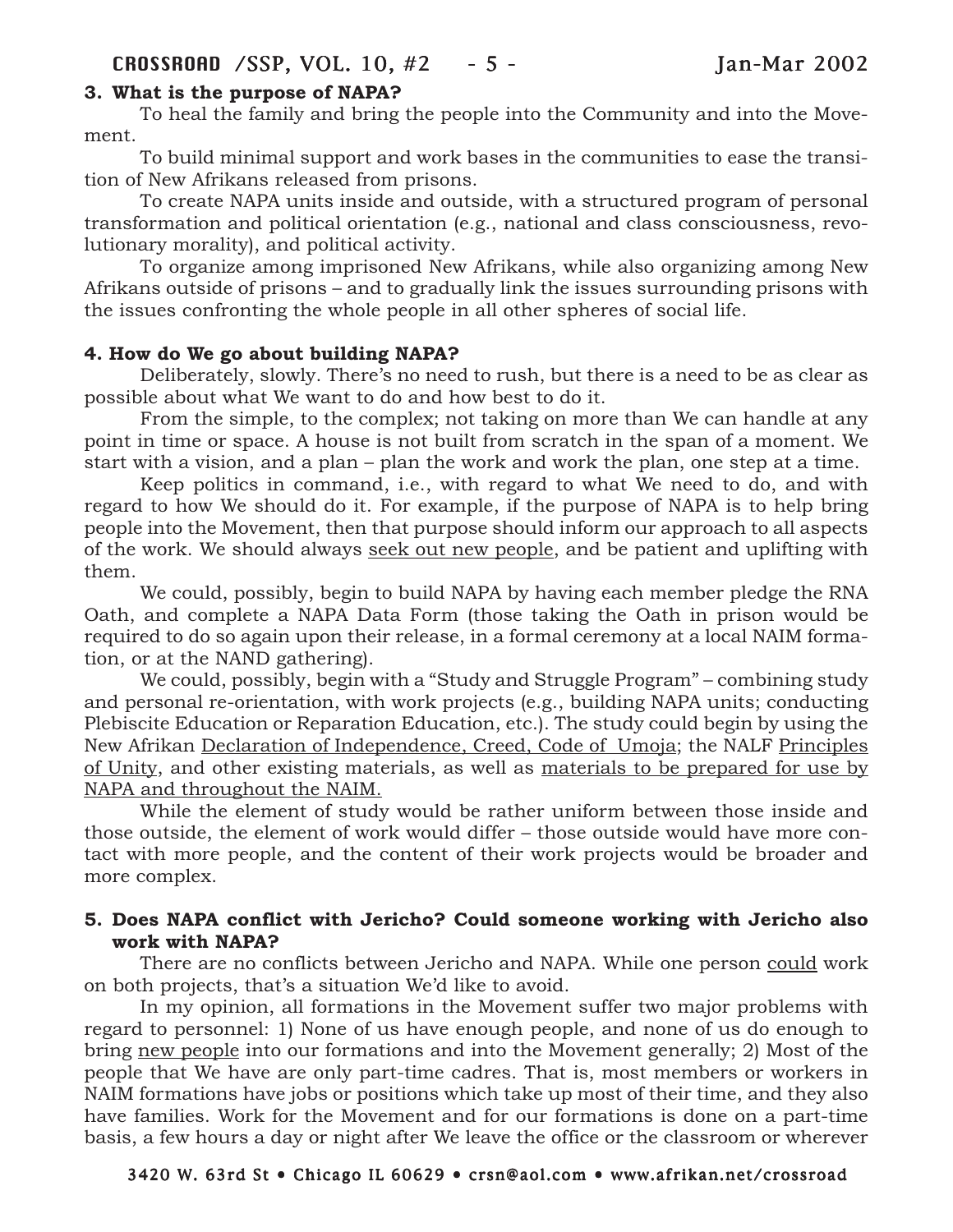# CROSSROAD /SSP, VOL. 10, #2 - 6 - Jan-Mar 2002

it is that We put in those hours that pay the bills. We not only don't have enough people, We don't have enough full-time people. NAPA should have, as one of its goals, the recruitment of new people.

There is no conflict between NAPA and Jericho because: 1) NAPA is national, and Jericho is multi-national; 2) NAPA is potentially geared to all New Afrikan prisoners, and Jericho is geared to a specific number of prisoners; 3) NAPA is geared to the political education and recruitment of potentially all New Afrikan prisoners, and Jericho is geared to amnesty/release of a specific number of PPs & POWs. However, the New Afrikans on Jericho's list of PPs & POWs could be members of NAPA, and NAPA would generally support the Jericho campaign. The relationship between NAPA and Jericho needs to be discussed, but no lines should be arbitrarily drawn between them. They are distinct, but connected.

# **6. How will NAIM formations participate in the building and operation of NAPA?**

The participation of NAIM formations can be imagined from the points already under discussion. Concretely, participation can only be determined in the course of our on-going discussion, and the test of practice. NAIM formations will, of course, have to participate in the discussion.

The role of NAIM formations is central, because they are the basis for the "established environment" needed in the communities. For example, when New Afrikans leave prison they should be able to:

- 1) contact a NAPA Unit that has been established in their area, or,
- 2) contact any NAIM formation in their area and receive material and political support, and become part of a program of community/Movement activity.

This is what We need – it's not what We have. While building what We need, We want forms to develop that are based on what people and formations can do – We don't wanna force upon anyone forms that they have no present ability to shape.

Continue the discussion. Build NAPA. - Seldom Seen

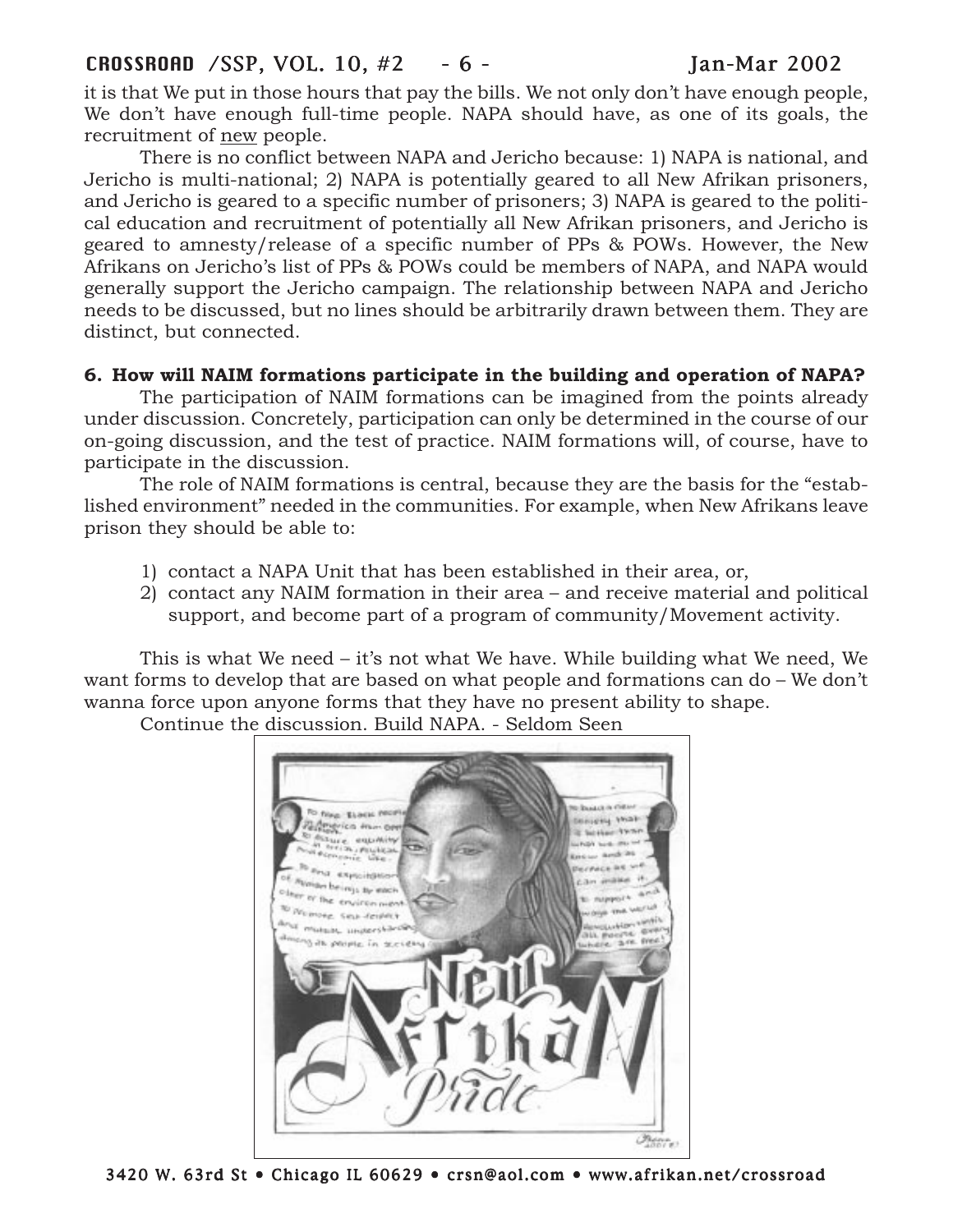Ē

 $\overline{\phantom{0}}$ 

ç,

Coalition

torn

ú

CCWP raises public consciousness about under which women in prison live and advocates for positive changes. We the cruel and inhumane conditions promote the leadership of and give voice to women prisoners, former prisoners, and their families.

housing of human beings, the majority prison system whose goals are punish of whom are people of color and poor groups to bring about fundamental complex. We want the abolition of ment, control, profit and the ware-CCWP works in coalition with other changes in the prison industrial

talerable conditions inside prisons such elease of battered women and prisonprison because of their political activipolitical prisoners (women who are in wusing (solitary confinement) which irs of the drug war and we fight for natives to incarceration. We support impunts to torture. We work for the nother-infant programs and alterampant sexual abuse and security CCWP advocates for changes in inas grossly inadequate health care, ties against injustice).

 $\overline{a}$ 

٠

We seek to connect our work for women prisoners to the fight to end all forms of rather than incarceration is the priority riolence, discrimination, humiliation and impoverishment of women. We where human rights is not an empty work for a society where education phease but a reality for all people.



ccmbondcrosa **WILSS2-SOZ-SYT** 

CV 81103 San Francisco **Issite Istallian Street** 

granozivq namoW wat California Coalition

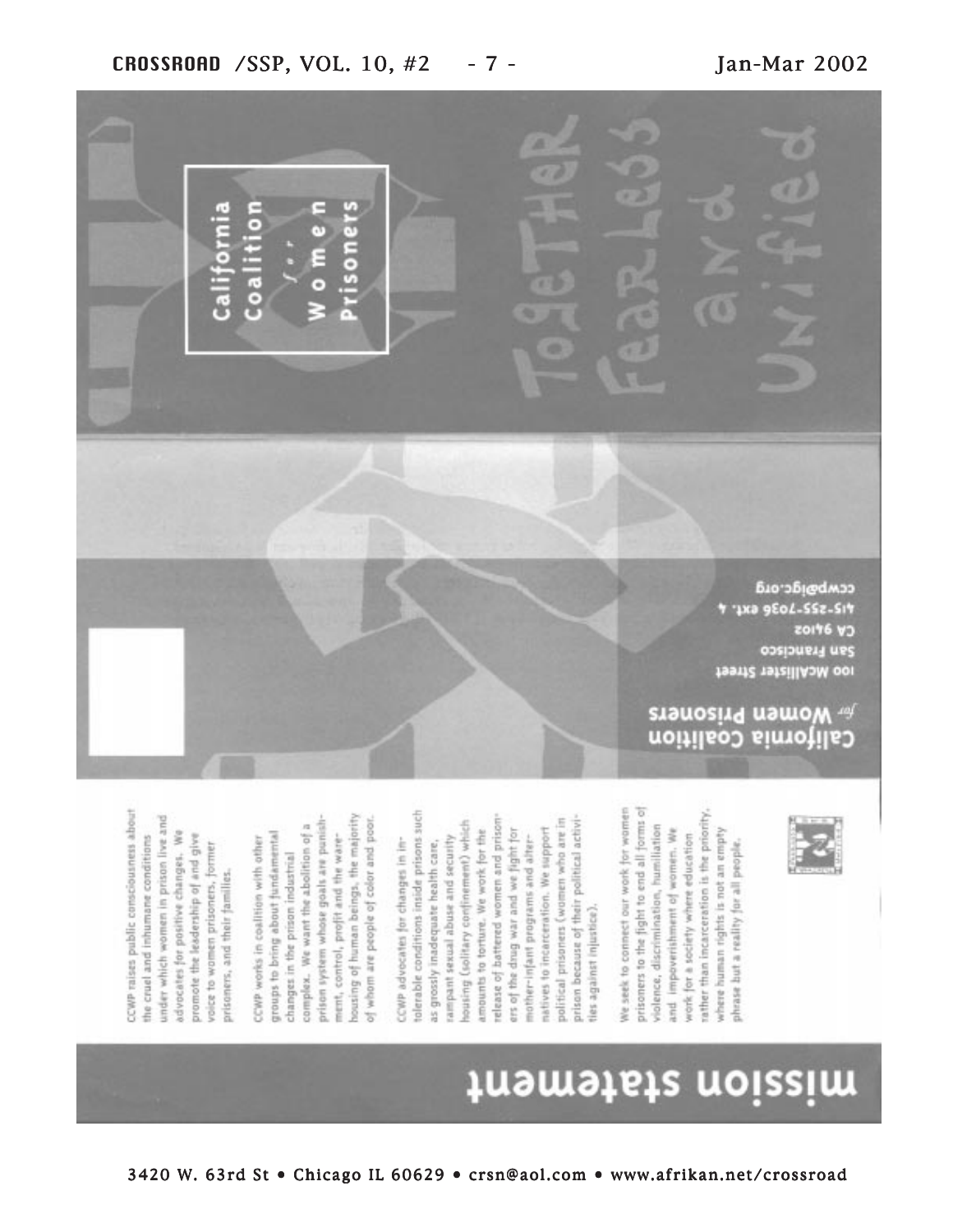# CROSSROAD /SSP, VOL. 10, #2 - 8 - Jan-Mar 2002

# what we do

# VISITING WOMEN IN PRISON

and provide a voice for women prisoners conditions and problems going on inside and solidarity, imide and out. The visits NE organize visits to women's prisons. riform and educate us on the cutside about he work of CCWP and promote friendship round the state to miolive the prisoners in

# THE FIRE TRISP REPAIRING

articles about outside efforts for prisoners. through writing and art work and includes Pur quarterly newsletter gives women pris nets a chance to express themselves

# ANNUAL PROTESTS

cerections know that the community is argest women's propert in the world let the ware and demands change en and let the California Department of ur annual protests at the gates of the omen inside know that they are not forgot-

# AJVOCACA

by using other creative methods in coalition ednota appealto iction, letter writing campaigns, phone rigili and protects, through legislative Ne advocate for women prisoners through lanking media publicity, direct action and

# EDUCATION AND OUTREACH

at reach to March as part of Women's History Month. We We speak at classes, conjerences, and rallies ville articles, distribute materials and do md hold an annual educational event in community groups.

# SUPPORT FOR FORMER PRISONERS

Dur new project is devoted to outreach and Happort for former prisoners.

# how we are organized

our history

# Visiting Committee

- Schedules and coordinates prison visits
- Orients new members before visiting
- Discusses visits and provides follow-up

# Newsletter Committee

- solicits material from inside and outside
- Develops themes and written material
- Produces and distributes newsletter
- 

# Education and Advocacy Committee

- Prepares flyers and educational materials
- Coordinates speaking engagements
- Develops a variety of advocacy factics

# Planning Committee

ind unnecessary deaths.

are has resulted in untald suffering

v

- Coordinates the work of ECWP
- Makes routine organizational decisions.
- Liaisaris with other CCWP chapters

# The Emerigency Response Network

is a network of people who are willing to make respond to emergency situations. calls, write letters and come to protests to

# Starting a CCWP Chapter

If you are interested in starting a CCWP chapter For information about the San Diego chapter call In your area, please contact 4/5-255-7036 ext, 4. 19233-9754



went prentient about Heriot Alpha anticed list indi-

> prisoners receive. This inadequate the California Department of action lawsuit filed in 1995 against er founding members. Charisse was Prisoners was founded in 1995 by nadequate medical care that women creechons regarding the grossly liso the lead plaintiff in a class picture here) was one of the prisonoutside the walls. Charisse Shumster women prispners and their advocates The California Coalition for Women

tions on a daily basis inspires our vamen of color. The courage of the vonk for change on the outside. voimen who fight inhuman condivamen, the majority of whom are prisons in the world with over it,ogo alifornia has the largest women's ector of the prison population. Vomen make up the fastest growing

# es,

# I want to support women prisoners!

I Part me an your emergency response list

a Please contact me to volunteer

J Enclosed is fine for a newsletter subscription a Enclosed is \$25 commitation to help send newletters

to 3 women prisoners

J Enclosed is my contribution of 1\_

istration

ii ii ii

Email.

**Tables** 

the adult 40 style and are accepted and ret make checking payable to CORPUSE, and ACARDING S. San Francisco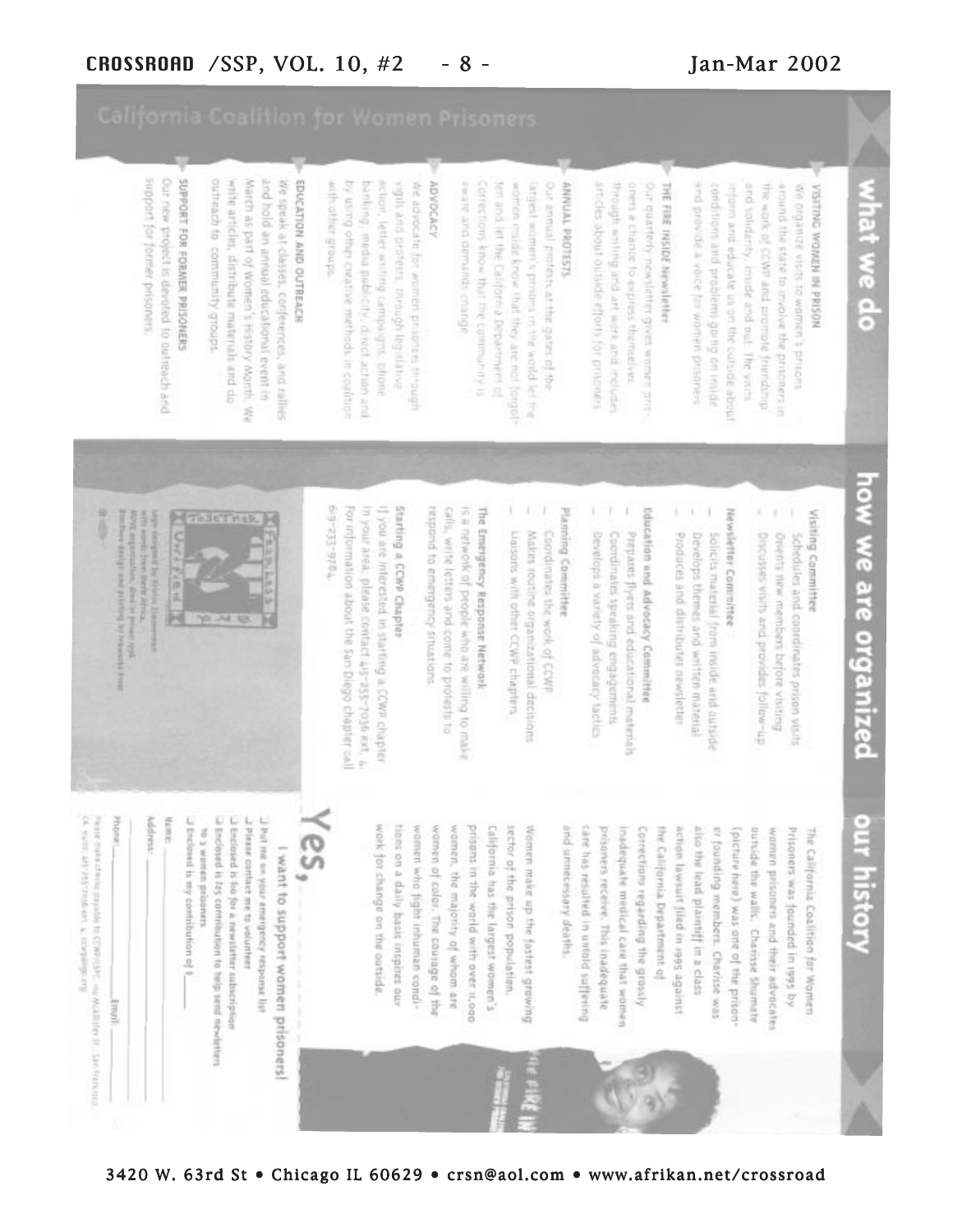# CROSSROAD /SSP, VOL. 10, #2 - 9 - Jan-Mar 2002 MESSAGE FROM A DEATH CAMP

from Russell Maroon Shoats, New Afrikan P.O.W

There's a war going on in America. Normally We can't see it because the enemy has laid down a heavy screen of smoke that they use to maneuver behind. The enemy has become so skilled at these maneuvers that at times they even tell us about this war; but even then their deception is working to put us to sleep the better to attack us. The enemy calls it a "war on poverty", "war on crime", "war on drugs", or a "war on childhood disease", and tomorrow they will make up another deceptive title to maneuver behind. Hide they must because our enemies fear the day that We wake up to the fact that hidden in all of this rhetoric is an impoverished spirit, alienated from life, fearful of difference, greedy and confused.

We're involved in a cultural war! Yes, it does have many fronts: political, economic, social moral and ethical. However it's the ideas, behavior and institutions of America, in their many forms, that's being fought over. If one does not recognize that, then your soul will be stolen by our enemy and used to fuel their machine. Death dealers-death merchants, they destroy anyone who threatens to slow down or expose their mindless accumulation of wealth, power and control. The innocent, the young, the elderly, it makes no difference who you are if you cannot add to their accumulation of power, they will grind you to dust! While doing that they'll use one of their institutions to vilify, mock and otherwise distort who you are. The better to get everyone on their side.

They'll use their monster media apparatus, their agencies of government, soldiers in police uniforms, judges and prisons to help do the dirty deed. They'll even use you against yourself, or some other target, if you're not constantly vigilant to their maneuvers and tricks.

Always maneuvering under cover of a catchy slogan like: "welfare to workfare", which really means "take them off our dole and put them in a hole", We were warned that the so-called "war on drugs" was really a nickname for a stepped up war on Black youth. The tens of thousands of young [New Afrikans] in the Federal and State Prisons show that was all too true.

There's virtually no end to the examples one can see of this -- real war-- if we only look! But, We're bombarded so much by the enemy that most of us have become shell-shocked. For all too many of us it's just a matter of survival on a day to day basis. Therefore, if our enemy just sets off a firecracker, We dive in our bunkers and wait until the shelling is over. I cannot think of a better way to seal our own fate. Those of us who recognize that our enemy is trying to destroy our spirit of resistance, our spirit of life, our human soul, must resist. We must get others to resist and We must destroy this culture of death.

<u> UNIMERS AND STATE OF THE STATE SON OF CONTRACT OF THE CONTRACT OF A CONTRACT OF THE CONTRACT OF THE CONTRACT OF THE CONTRACT OF THE CONTRACT OF THE CONTRACT OF THE CONTRACT OF THE CONTRACT OF THE CONTRACT OF THE CONTRACT</u>  $\overline{\phantom{a}}$ HAILSAY 1) Born can deals Remain Closed -<br>- *Small Aik Jear About*<br>- 3*41: High about* Beck  $\overline{m}$  and  $\overline{m}$ **Convert** d) GACH CEII huns A spanfice BOX 70<br>AIRN gaveds 70 isstem 70 you. 3) EACH CEN WAS A VIEW THORE<br>COMMANDING 3 ADOLESEM ROME BOOKS  $70000$ at BARS/SCREED m 10 pm backyday.<br>4) CLII shrawell camb om backy<br>Monday, Westelmy, filialay, for About<br>No minutes.  $(30794660)$   $U(42)$ READY DING 5) All Cells ARE Identical. is Trant Codenics absenced<br>personary class (Marcaness)<br>"Marcanes" or NiH .T3 p

i'm writing these words from a prison. Don't get bent out of shape about that because i'm

actually freer than many of you listening to them. Nor am i any less community minded, moral or ethical... you see, everyone in prison ain't bad guys. In fact, you can get put in prison for refusing to be a bad guy! - refusing to go along with the real bad guys - the greedy billionaires, lying politicians, and visionless social workers.

 i have a warning that i need to relay to you. i have to let you know that you have to get up out of your bunkers and do something about it before it gets any worse. i'm being housed in a death camp. i mean that literally. It's going to be hard for most of you to take that seriously tnough, because of who i am, and where i'm at and the fact that our enemy has laid down so much smoke about crime and prisons that most of you are blinded by.

 Our enemy calls this place "State Correctional Institution at Greene" or S.C.I.G. for short. It's lo-

3420 W. 63rd St • Chicago IL 60629 • crsn@aol.com • www.afrikan.net/crossroad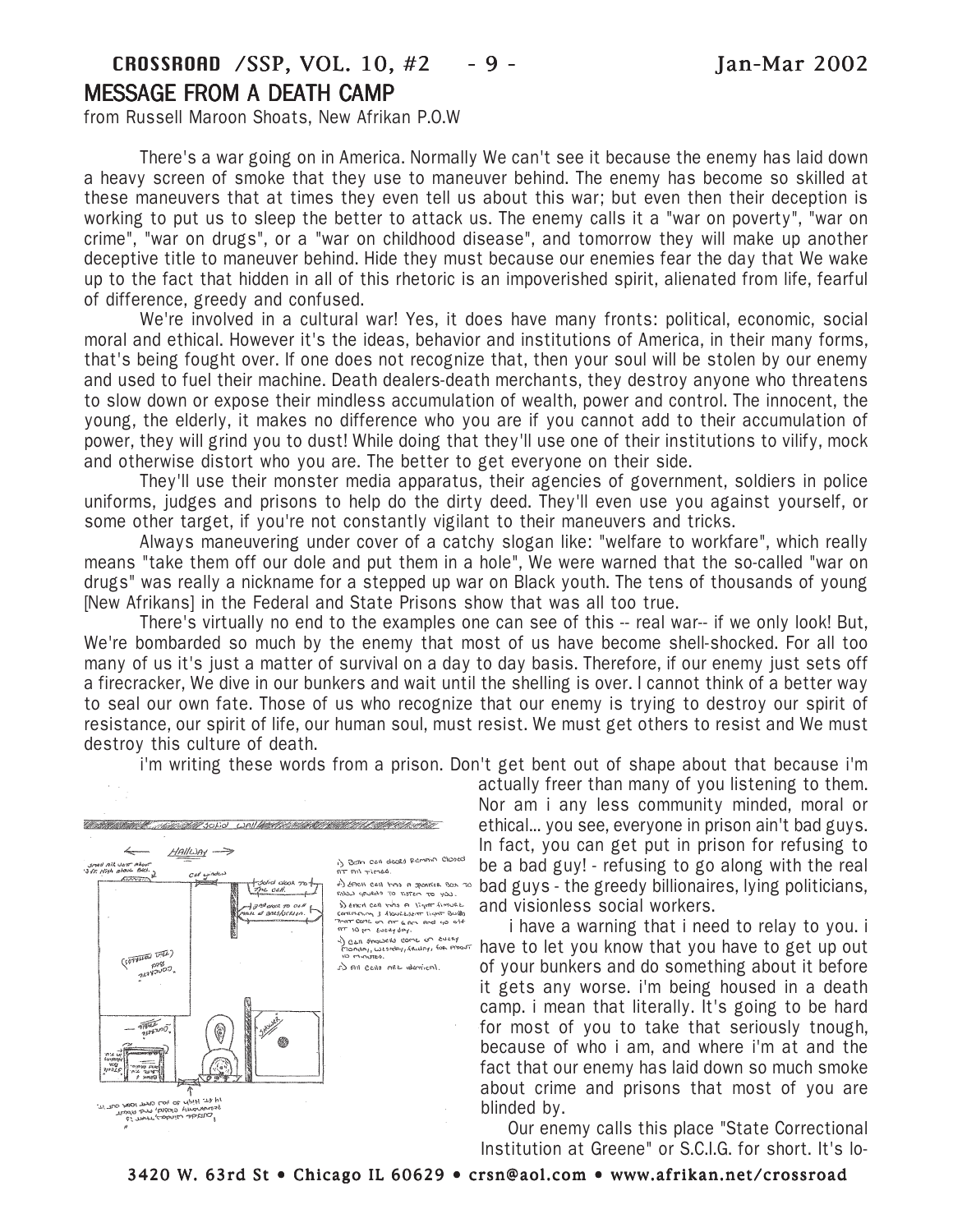# CROSSROAD /SSP, VOL. 10, #2 - 10 - Jan-Mar 2002

cated in Greene County at Waynesburg PA, that's so far from Philly that if you ride past it you end up in Morgantown, West Virginia before you can find a new station on your car radio. i say that S.C.I.G. stands for "State Concentration and Internment Ground". That's because there is nothing that resembles any "correcting" that goes on with most of these prisoners. But like the Nazi concentration camps this is a death camp for sure!

Our Brother Mumia Abu Jamal and over one hundred other men, who our enemy plans to kill are locked up here as well. i'm not under a court sentence of death. i however, have been sentenced to 'death by regulation'. Our enemy calls it a "natural life" sentence. i've spent over twenty-five years on that status.

There are men in this prison serving all manner of sentences, many of them will be released back to your communities in the not too distant future. Yet even they are under a sentence of death. The reason being they're under a sentence of "spiritual death". It is the mission of the prison overseers to break the spirits of these men. Not with any plan to break them out of the many bad habits that they came in here with, then build them back up with a set of better habits. No, the only objective here is to terrorize these prisoners so that they will carry this message throughout the prisons in this state that "if you're sent to Greene County, you ain't got nothing coming!" That's what the prisoners tell other prisoners.

Now, i know that many of you are thinking that sounds like a good 'tough love' approach that our enemy is using. That's because you're blinded by the smoke again. This prison has what's called a 'control unit' which the enemy calls the "restricted housing unit". It's the largest control unit in the state, with a capacity of 772 though there are about 386 here at present. That's where the breaking takes place. That's also where the court-ordered death sentences take place. i've been in this Control Unit for close to three years. i was told I'll never be released.

There's a young prisoner who used to be a couple of cells away from me who would get up every morning singing this song: "this must be hell, well, well, well" and throughout the rest of the day he would continue in this way. That's because in his bathroom sized cell he had nothing to occupy his twenty-three hour days but two "Reader's Digests" that he was allowed to order from the library once a week. He was further allowed to exercise in a 'dog cage for an hour five days per week, and allowed to take three five minute showers. The rest of the time was spent in that cell. Outside of three plain meals, that is the daily, weekly, monthly and yearly routine for the majority of the men in the control unit.

For the men sentenced by the courts to death, most of them can qualify to watch TV or listen to radios. But, of course, if our enemies have their way, that'll only be temporary. Its a good way to keep them from thinking about their fate and, for some, from working to beat the hangman.

However, just about all others here are trapped in a twilight between life and death torture of nothingness that kills one's spirit and soul. Despite the fact that the prisoners have 23 hours that they could use to read, study, and develop themselves, that's not allowed, unless you can learn those things from a Readers Digest or other mindless books in the prison library. If you order or have books sent to you they're stored away until you're released from the control unit. If your relatives come to visit you, all of you are separated by bulletproof glass, while you sit handcuffed to a waist belt for one hour.

When one cannot take this grind and refuses to follow one of the ever changing set of petty rules, he will be given more time to do in the control unit, or be beaten by the guards. That's in addition to the initiation beating that most prisoners get as soon as they step in the door. Just last month a prisoner named Henry Washington was beaten and had a guards nightstick shoved up his rectum. New York is not the only place that happens!

Our enemies are making very bitter men out of most of these prisoners. Many of them will be "monsters" when they eventually return to your communities. And most will be returning! But I can read your minds; a lot of you are preparing yourself to accept the next trick that our enemy is gearing up for.

Since a lot of those were bad actors before going to prison, if the prison overseers are making them worse, then the "rational" solution is to keep them there forever. (death by regulation - see how easy it is to fall for the trick once you're conditioned?).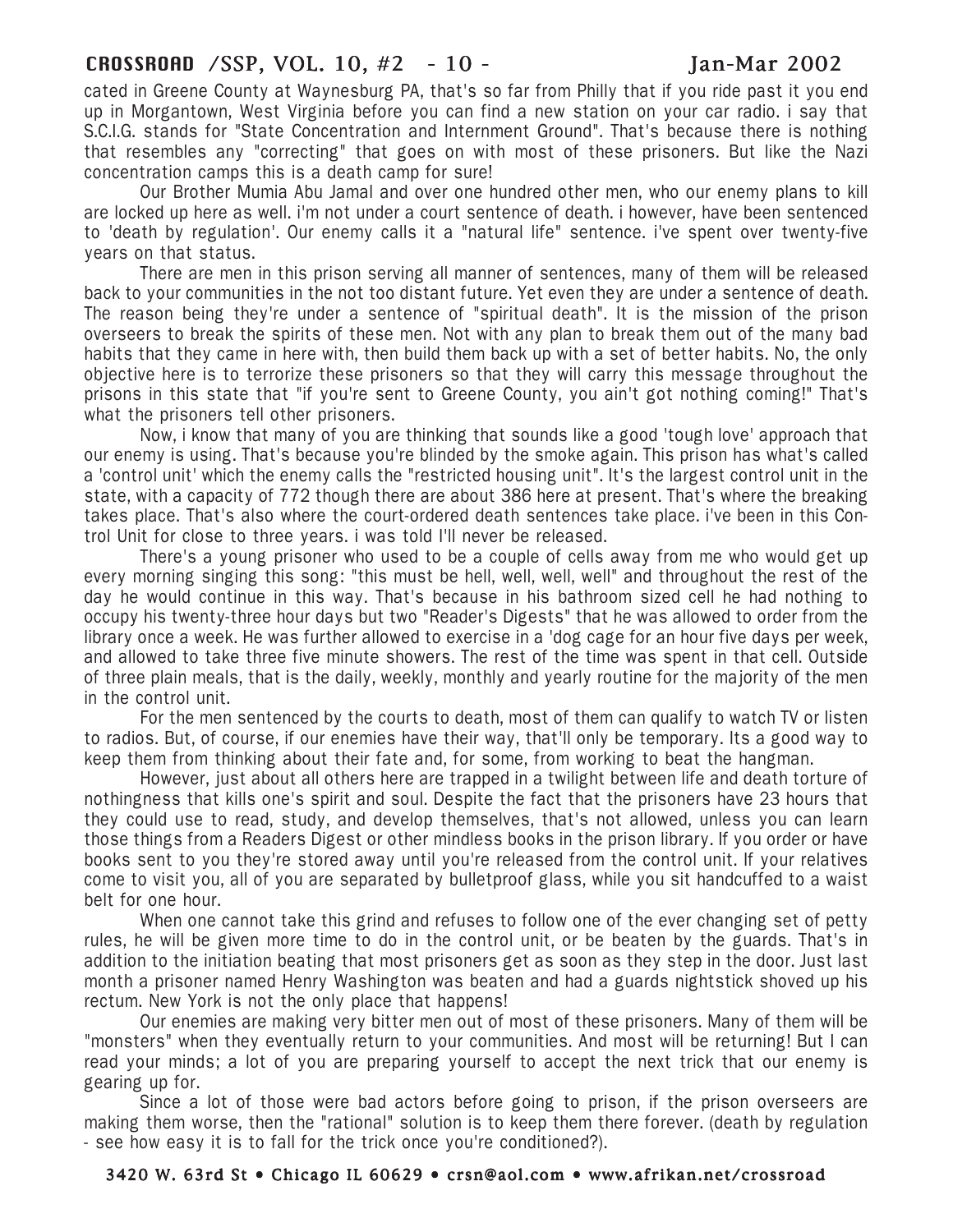# CROSSROAD /SSP, VOL. 10, #2 - 11 - Jan-Mar 2002

If you believe that, then what are you to do about the prison employees who do return to their communities every evening?! Surely, you can see that if an individual torments even a wild animal and makes it attack, that individual is as responsible as the animal, if not more so, and probably more dangerous!

It is true that most of the prisoners who come in here need help in reforming their character and behavior, but they're not getting any help in doing that at S.C.I. Greene! If you don't do something to help these men when they get out... you ain't got nothin' comin!!!!

# "Defend Mumia" "Abolish The Death Penalty" "Free All Political Prisoners and Prisoners Of War"

Russell "Maroon" Shoats AF-3855 1040 E. Roy Furman Hwy Waynesburg,PA 15370-5090



Russell "Maroon" Shoats is a New Afrikan Prisoner of War at S.C.I. Greene in Waynesburg, Pennsylvania. Originally imprisoned in January 1972, he has spent over 25 years in captivity. Over 17 of those years were spent in various Control Units, locked down 22 to 24 hours daily. Russell was born in Philadelphia in August of 1943. He went to school, married and raised a family there. In 1967 he helped found the Black Unity Council, which merged with the Black Panther Party in 1969. He was imprisoned in 1972 in connec-

tion with the retaliatory shooting of two police officers in Philadelphia.

Russell was able to liberate himself from prison on two occasions. He was only recaptured after massive slave hunts. These two brief glimpses of freedom earned him the name "Maroon", the name originally given to the Jamaican slaves who escaped and fought their ex-masters for freedom.

Since that time he has spent all but two years in Control Units. Presently serving multiple life sentences, he has been told that he will never leave the Control Unit. Even so he declares that he remains a "committed Freedom Fighter and will not ever rest or disavow my political and ethical convictions as long as i breathe air."

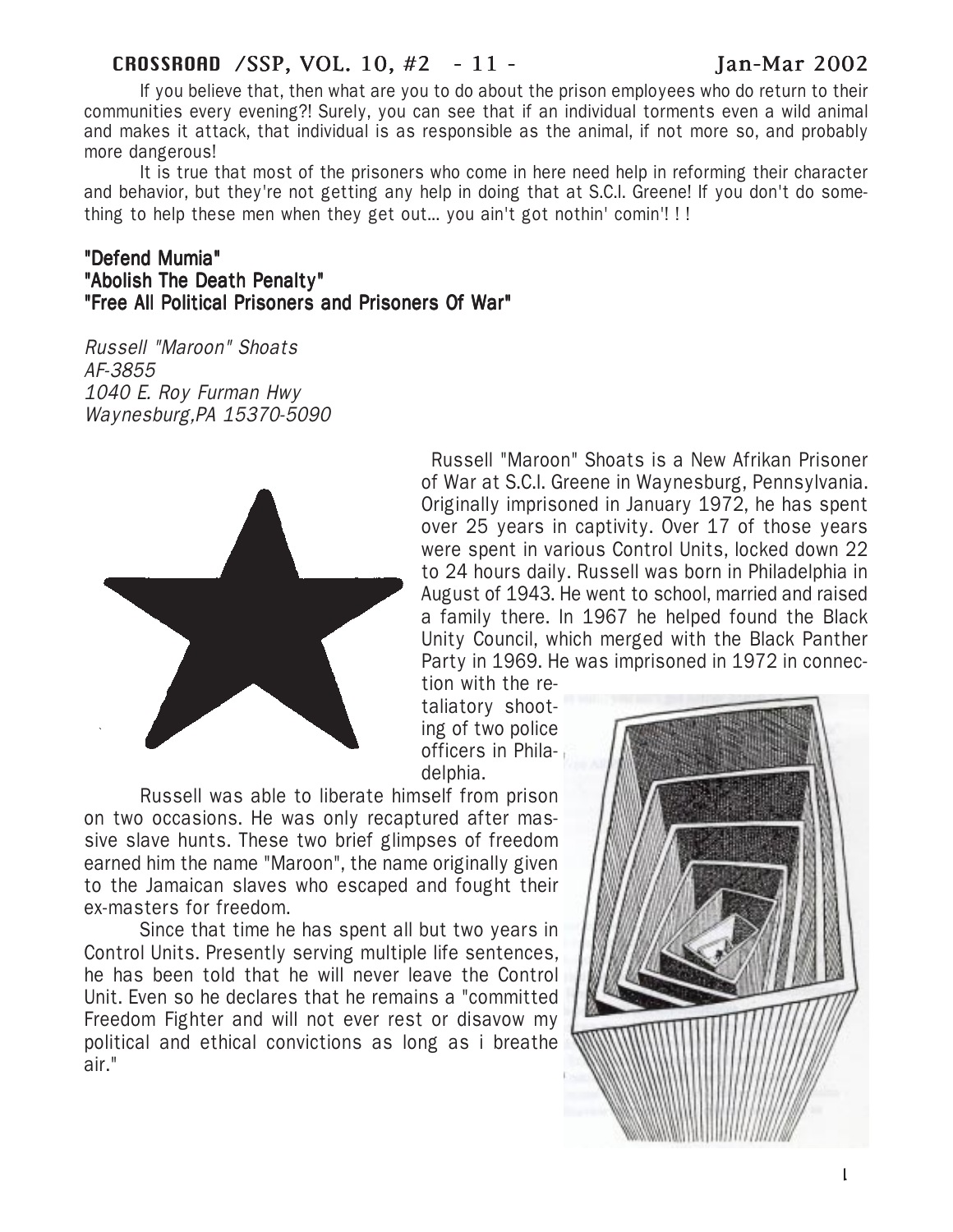10/28/2001

Dear Comrades,

Fraternal, Revolutionary Greetings!

From within the belly of the yankee colonial beast, the Chicano Mexicano movement for national liberation, extends its fraternal greetings and solidarity to the Afrikan masses, struggling against the same common enemy of all poor and oppressed peoples of the Earth - U.S. colonialism, neo-colonialism and imperialism.

I am a Chicano prisoner of war and a combatant in our struggles for self-determination and for the freedom of our beloved homeland, from the European foreign invaders, who militarily annexed our homeland during the colonial wars of 1800 waged against the Mexicano people, which resulted in over 50% theft of what are now the occupied territories of Texas, New Mexico, Arizona, California, Colorado, and parts of Nevada, Wyoming and Utah. the signing (under the further threat of military force) of the international treaty of *Guadalupe Hidalgo* of February 1848 served, in the eyes of the foreign invaders, to legitimize the colonial theft and genocide of the Mexican masses. However, the masses of oppressed Mexicano people have never, never forgotten these international crimes of colonialism, and have always resisted the occupation forces to this day. On reading your "discussion paper" included in your newsletter, Vol. 10 #1, Oct-Dec 2001, it is apparent that, like the Afrikan masses, the Chicano people must also come to ask themselves those same questions — "In reality, who am I?" — as posed by comrade Frantz Fanon, in his superb treatise, The Wretched of the Earth, in order for us all to shake off that colonial yoke and begin to chart a true revolutionary path for the liberation of our peoples, and for the self-determination of our occupied territories.

One interesting historical observation, is that, included within the revolutionary "*Plan of San Diego, Texas"* of February 20, 1915, which proclaimed a revolution and a separation of the occupied territories annexed by the European invaders, the architects of the plan called on Afrikans to join the uprising, and recognizing the right of Afrikans to establish an independent Afrikan Republic in 6 states of the

Union, if they so desired. The "Plan of San Diego" is a living historical testament of the commonalities of our national struggles, and the need for a principled alliance between 2 of the most oppressed sectors of U.S. society, for our victory against U.S. colonialism, neo-colonialism and imperialism and for establishing revolutionary socialism…



**Venceremos! Patria O' Muerte!**

Alvaro Luna Hernandez #255735 Beto I Unit P.O. Box 128 Tennessee Colony, TX 75861-



3420 W. 63rd St • Chicago IL 60629 • crsn@aol.com • www.afrikan.net/crossroad 0128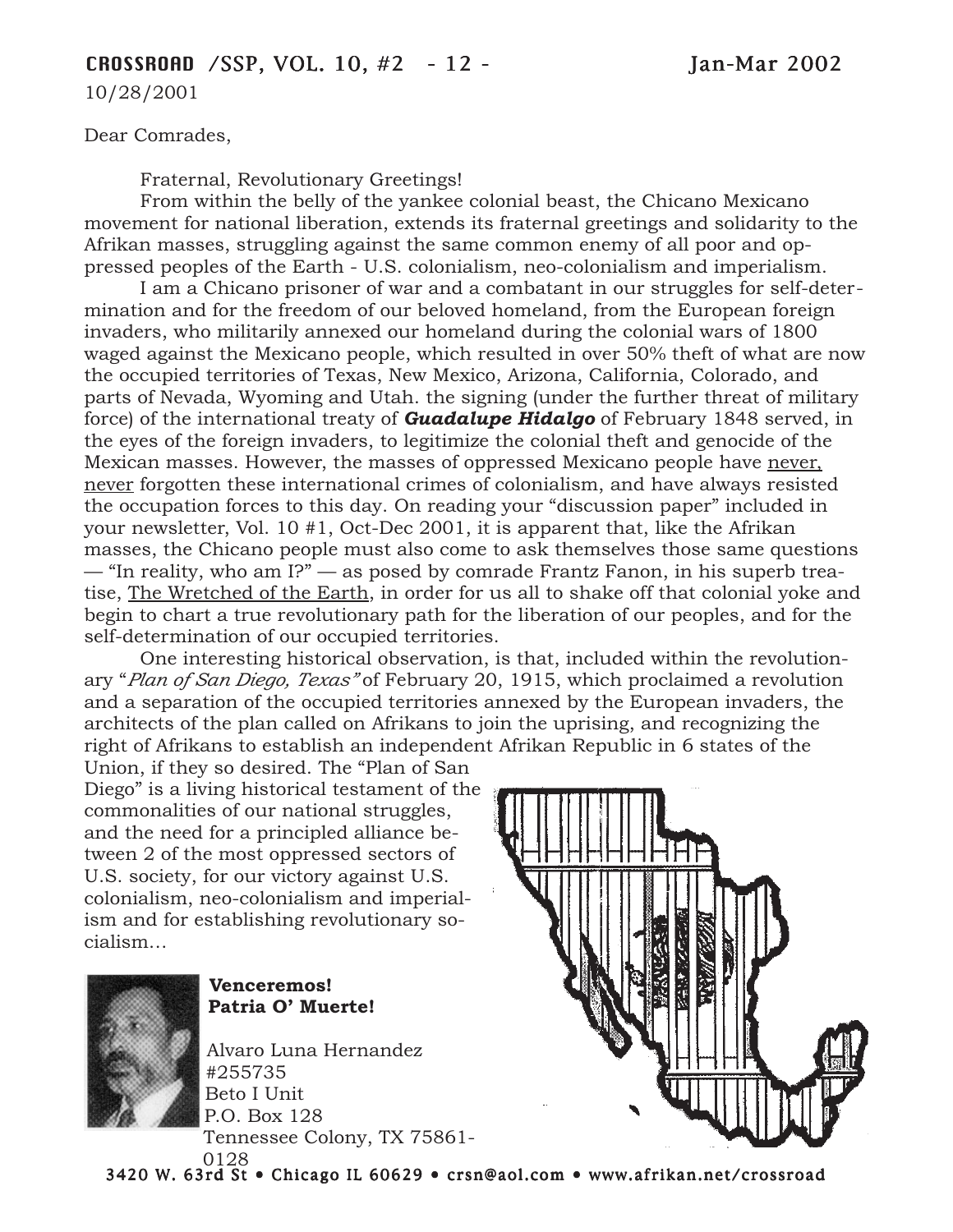

(continued from page 1)

# **A partial list of the Taliban's laws against women:**

• Complete ban on women's work outside the home,

• Complete ban on women's activity outside the home unless accompanied by a mahram (close male relative such as a father, brother, or husband).

- Ban on women studying at schools, universities or any other educational institution.
- Whipping of women in public for having uncovered ankles
- Ban on women laughing loudly

• Ban on women wearing high heel shoes, which would produce sound while walking. (A man must not hear a woman's footsteps.)

• Ban on women riding in a taxi without a mahram.

• Ban on women's presence on radio, television, or public gatherings of any kind.

- Ban on women playing sports or entering a sport center or club.
- Ban on women washing clothes next to rivers or in a public place.
- Ban on males and females traveling on the same bus.

*Reprinted from ARA Research Bulletin #2 (Fall 2001) • P.O. Box 403 • 1658 N. Milwaukee • Chicago IL 60647 • bid@zombieworld.com - \$3*

Contact RAWA, P.O. Box 374, Quetta Pakistan or The Afghan Women's Mission • 260 S. Lake Ave • PMB 165 • Pasadena CA 91101 (make checks payable to **SEE/Afghan Women's Mission**) • Mobile: 0092-300-8551638 • Fax: 001-760-2819855 • E-mails: rawa@rawa.org, rawa@iname.com • Web: http://www.rawa.org



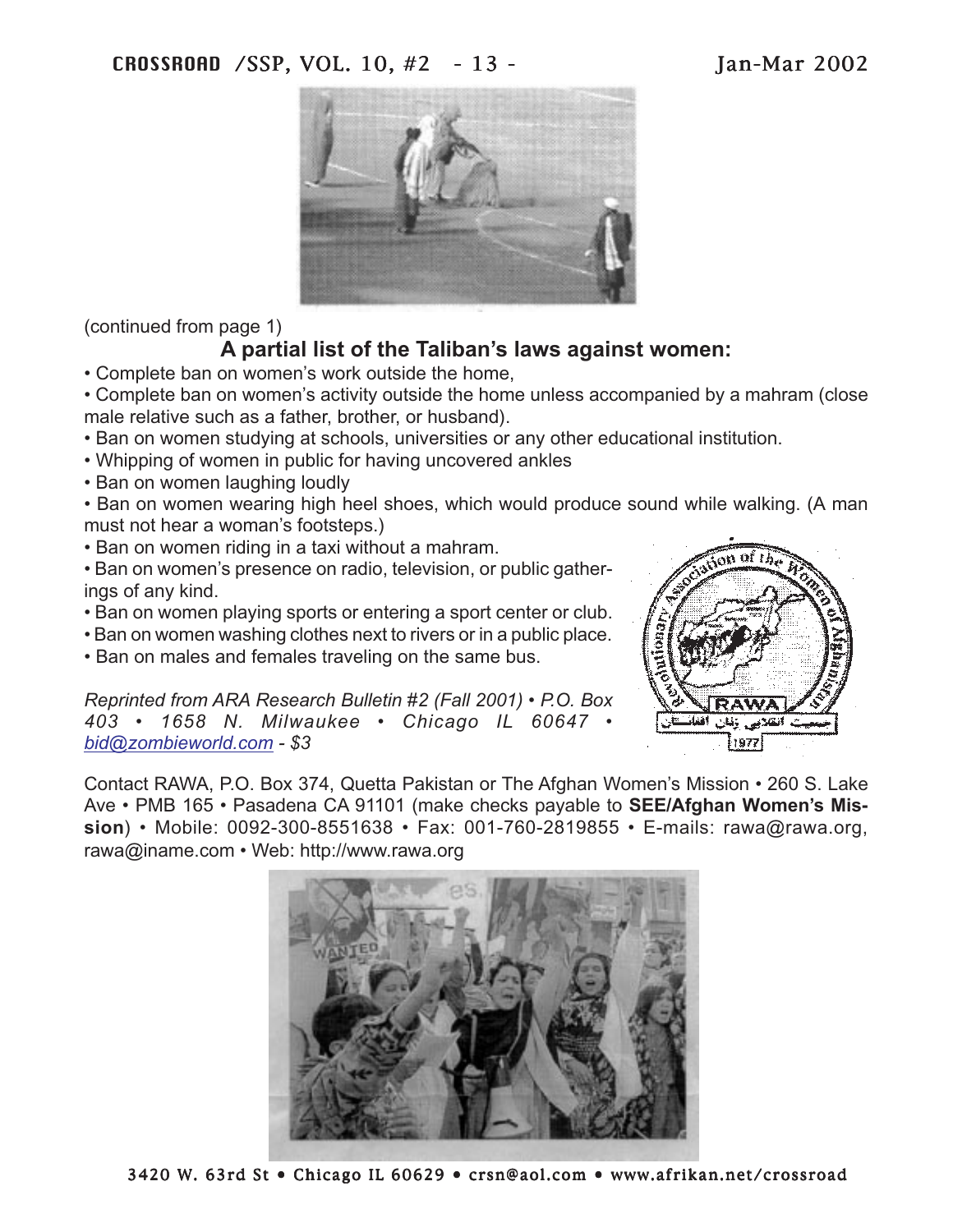## CROSSROAD /SSP, VOL. 10, #2 - 14 - Jan-Mar 2002

- Tuesday, 13 November 2001 -

# **THE PEOPLE OF AFGHANISTAN DO NOT ACCEPT DOMINATION OF THE NORTHERN ALLIANCE!**

Now it is confirmed that the Taliban have left Kabul and the Northern Alliance has entered the city.

 $\mathcal{L}_\text{max} = \frac{1}{2} \sum_{i=1}^n \mathcal{L}_\text{max}(\mathbf{x}_i - \mathbf{y}_i)$ 

The world should understand that the Northern Alliance is composed of some bands who did show their real criminal and inhuman nature when they were ruling Afghanistan from 1992 to 1996.

The retreat of the terrorist Taliban from Kabul is a positive development, but entering of the rapist and looter NA in the city is nothing but dreadful and shocking news for about 2 million residents of Kabul whose wounds of the years 1992-96 have not healed yet.

Thousands of people who fled Kabul during the past two months were saying that they feared coming to power of the NA in Kabul much more than being scared by the US bombing.

The Taliban and Al-Qaeda will be eliminated, but the existence of the NA as a military force would shatter the joyful dream of the majority for an Afghanistan free from the odious chains of barbaric Taliban. The NA will horribly intensify the ethnic and religious conflicts and will never refrain to fan the fire of another brutal and endless civil war in order to retain in power. The terrible news of looting and inhuman massacre of the captured Taliban or their foreign accomplices in Mazare-Sharif in past few days speaks for itself.

Though the NA has learned how to pose sometimes before the West as "democratic" and even supporter of women's rights, but in fact they have not at all changed, as a leopard cannot change its spots.

RAWA has already documented heinous crimes of the NA. Time is running out. RAWA on its own part appeals to the UN and world community as a whole to pay urgent and considerable heed to the recent developments in our ill-fated Afghanistan before it is too late.

We would like to emphatically ask the UN to send its effective peace-keeping force into the country before the NA can repeat the unforgettable crimes they committed in the said years.

The UN should withdraw its recognition to the so-called Islamic government headed by Rabbani and help the establishment of a broad-based government based on the democratic values.

RAWA's call stems from the aspirations of the vast majority of the people of Afghanistan.

Reprinted from: ANTIFA INFO-BULLETIN (AFIB) 750 La Playa # 730 San Francisco, California 94121 To subscribe: afib-subscribe@igc.topica.com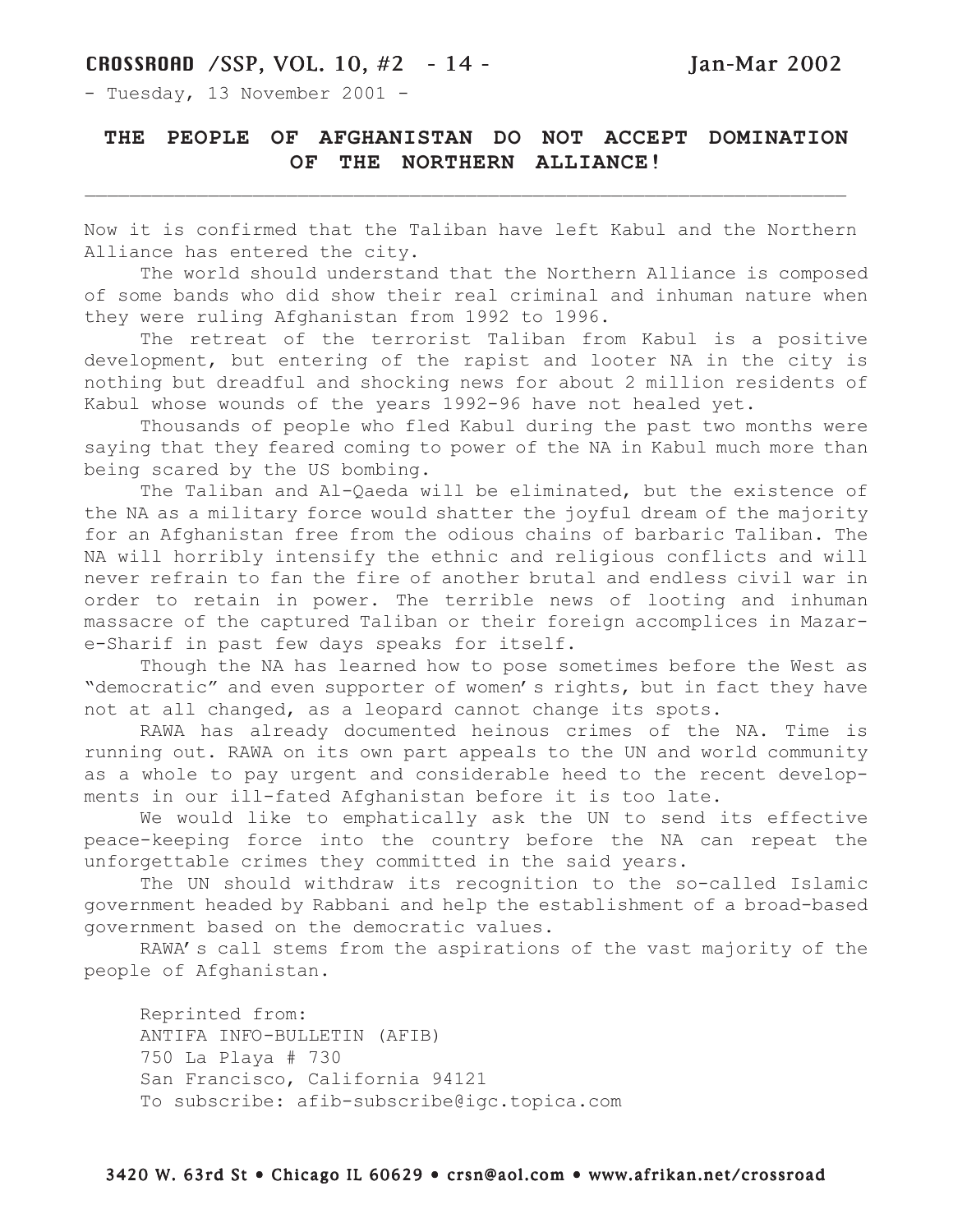

**(2)**



**(6)**



**1** - **Arnold Beverly** gives a taped deposition on his involvement in the killing of daniel faulkner; the Pennsylvania Supreme Court ignored this striking new evidence, but grudgingly granted **mumia abujamal** a new sentencing hearing. This hearing must be held within 180 days (as of the middle of december 2001), or mumia will be automatically given a life sentence. (not pictured)

**2** - **Sister Makysha** was a fine hostess of the recent *Black Fist* program in recognition of political prisoners and prisoners of war.

**3** - **Robert 'King' Wilkerson** is enjoying freedom after nearly three decades in the prison camp known as *angola.*

*4 -* **brother achmed obafemi**, **pam africa**, and recently released **fred hampton jr.** are joined by supporters at the Black Fist program.

**5** - at the local Black Radical Congress' recent program on the attacks on the u.s. empire.

**6** - **beverly reed**, a chicago defender columnist, lays out the negative effects on social spending as a result of the u.s. 'war on terrorism'.

|                                                                                                                                                                                                                                                                                                                                                                                                                                                                | NEW AFRIKAN DECLARATION OF INDEPENDENCE                                                                                                                                                                                                                                                                                                                                                                                                                                                                                                                                                                                                                                                                                                                                                                                                                                                                                                                                                                                                                                                          |
|----------------------------------------------------------------------------------------------------------------------------------------------------------------------------------------------------------------------------------------------------------------------------------------------------------------------------------------------------------------------------------------------------------------------------------------------------------------|--------------------------------------------------------------------------------------------------------------------------------------------------------------------------------------------------------------------------------------------------------------------------------------------------------------------------------------------------------------------------------------------------------------------------------------------------------------------------------------------------------------------------------------------------------------------------------------------------------------------------------------------------------------------------------------------------------------------------------------------------------------------------------------------------------------------------------------------------------------------------------------------------------------------------------------------------------------------------------------------------------------------------------------------------------------------------------------------------|
| decision to make our ancestors and ourselves paper-citizens placed on us.                                                                                                                                                                                                                                                                                                                                                                                      | WE, New Afrikan People in America, in consequence of arriving at a knowledge of ourselves as a people with dignity, long deprived of that knowledge; as a<br>consequence of revolting with every decimal of our collective and individual beings against the oppression that for three hundred years has destroyed and broken<br>and warped the bodies and minds and spirits of our people in America, in consequence of our raging desire to be free of this oppression, to destroy this oppression<br>wherever it assaults <b>humankind</b> in the world, and in consequence of inextinguishable determination to go a different way, to build a new and better world, do<br>hereby declare ourselves forever free and independent of the jurisdiction of the United State of America and the obligations which that country's unilateral                                                                                                                                                                                                                                                      |
|                                                                                                                                                                                                                                                                                                                                                                                                                                                                | We claim no rights from the United States of America other than those rights belonging to human beings anywhere in the world, and these include the right to<br>damages, reparations, due us from the grievous injuries sustained by our ancestors and ourselves by reason of United States lawlessness.                                                                                                                                                                                                                                                                                                                                                                                                                                                                                                                                                                                                                                                                                                                                                                                         |
|                                                                                                                                                                                                                                                                                                                                                                                                                                                                | Ours is a revolution against oppression—our own oppression and that of all people in the world. And it is a revolution for a better life, a better station for <b>a 11</b> ,<br>a surer harmony with the forces of life in the universe. We therefore see these aims as the aims of our revolution:                                                                                                                                                                                                                                                                                                                                                                                                                                                                                                                                                                                                                                                                                                                                                                                              |
| To free black people in America from oppression;<br>support and wage the world revolution until all people everywhere are so free;<br>promote industriousness, responsibility, scholarship, and service;<br>without hindrance;<br>achievement of the Aims of the Revolution as set forth in this Declaration;<br>end exploitation of human beings by each other or the environment;<br>To assure equality of rights for the sexes;<br>society;<br>members, and | 'o build a new Society that is better than what We now know and as perfect as We can make it;<br>assure all people in the New Society maximum opportunity and equal access to that maximum;<br>o create conditions in which freedom of religion abounds and the pursuit of God and/or destiny, place and purpose of <b>humankind</b> in the Universe will be<br>· To build a Black independent nation where no sect or religious creed subverts or impedes the building of the New Society, the New State Government, or<br>To end color and class discrimination, while not abolishing salubrious diversity, and to promote self-respect and mutual understanding among all people in the<br>protect and promote the personal dignity and integrity of the individual, and <b>his or her</b> natural rights;<br>place the major means of production and trade in the trust of the state to assure the benefits of this earth and our genius and labor to society and all its<br>To encourage and reward the individual for hard work and initiative and insight and devotion to the Revolution. |
|                                                                                                                                                                                                                                                                                                                                                                                                                                                                | In mutual trust and great expectation, We the undersigned, for ourselves and for those who look to us but are unable personally to affix their signatures<br>hereto, do join in this solemn Declaration of Independence, and to support this Declaration and to assure the success of the Revolution, We pledge without                                                                                                                                                                                                                                                                                                                                                                                                                                                                                                                                                                                                                                                                                                                                                                          |
|                                                                                                                                                                                                                                                                                                                                                                                                                                                                | reservation ourselves, our talents, and all our worldly goods.                                                                                                                                                                                                                                                                                                                                                                                                                                                                                                                                                                                                                                                                                                                                                                                                                                                                                                                                                                                                                                   |